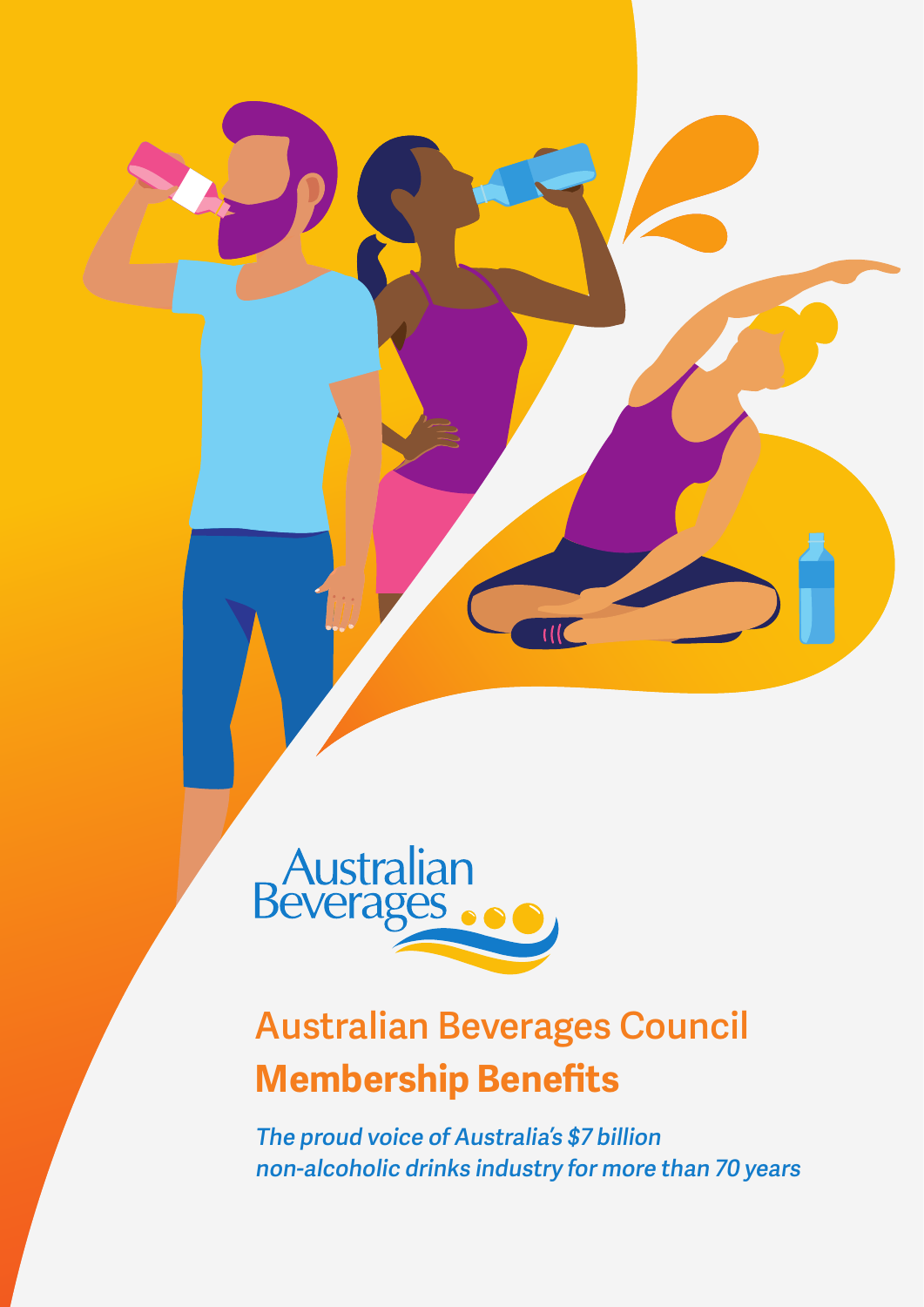# **A message from the CEO**

Thank you for your interest in the Australian Beverages Council Limited (ABCL).

For more than 70 years, the ABCL has been the proud voice of the dynamic, innovative and fascinating non-alcoholic drinks industry.

Now more than ever, a strong voice for the industry is paramount to ensuring companies can operate on a level playing field free from unnecessary regulations. In addition, we have a suite of new advocacy programs and initiatives to steer the industry through these challenges times while continuing to deliver on our commitment to exceptional levels of service for all Members.

Within the ABCL, we have a number of important committees and working groups in which your company and staff can get involved and receive the tangible benefits of being an ABCL Member. Whether it's our Small Manufacturers' Forum, our Suppliers' Support Program or one of our other committees, the ABCL is continually increasings its service offering and value proposition to Members so that they can deliver the best results for their customers.

Our work across Australia – from government consultations to leading the conversation in environmental sustainability - with a range of stakeholders is incredibly diverse. We cannot achieve our goals and deliver for the industry without the unwavering support of our Members. I am confident that through this united voice, the drinks industry will continue to flourish in the next 12 months and beyond.

On behalf of the Board of Directors, thank you for considering the ABCL as a prospective partner for your organisation. We hope you will join our growing membership and we look forward to delivering real results through a long-term association with your company, and all our Members well into the future.

**Geoff Parker** Chief Executive Officer

# **About the ABCL**

The Australian Beverages Council Limited (ABCL) is the only truly representative body for non-alcoholic beverages in Australia. Everyday for the last 70+ years, we have proudly represented the collective interests of our diverse \$7 billion industry, including manufacturers, bottlers, franchisers and distributors of beverages and their suppliers.

Our Members produce all kinds of refreshing, innovative and new non-alcoholic drinks, including carbonated diet and regular soft drinks, energy drinks, sports and isotonic drinks, formulated beverages, brewed drinks, bottled and packaged waters, fruit and vegetable juice and juice drinks, cordials, iced tea, ready to drink coffee, flavoured milk and plant milks.

The ABCL provides a single, united industry voice to a range of stakeholders including governments, non-government organisations (NGOs), media and consumers.

ABCL Members enjoy a range of insightful business services which offer demonstrable value, improve ways of working, deliver efficiencies and provide a high return on investment.

By joining the ABCL, you are contributing to the strength and long-term sustainability of Australia's drinks industry.

## **Our services**

- **• Regulatory Updates:** get across the latest regulatory changes from government that can have a very real impact on the products or services you provide to the market.
- **• Technical Guidance:** dedicated 'Tech Support' line for the latest advice and assistance, industry information and a wealth of industry experience and knowledge through our Technical, Scientific and Regulatory Affairs Committee (TSRAC).
- **• Intelligence Tools:** gain access to the latest domestic and international industry information, reports, market updates, trends data, consumer insights and more!
- **• Policy Updates and Reform:** participate in the development of detailed industry submissions, responses to government discussion papers and regulatory review processes, and access to the latest information direct from parliament.
- **• Specialist Briefings and Webinars:** get access to a number of specialist ABCL-led webinars throughout the year, presentations from global experts, industry specific workshops and conferences.
- **• International Connections:** benefit from a global network of beverage affiliates through the International Council of Beverage Associations (ICBA) in both developed and developing markets.
- **• Networking:** join an extensive network of industry professionals at every level of multi-national and Australian companies.

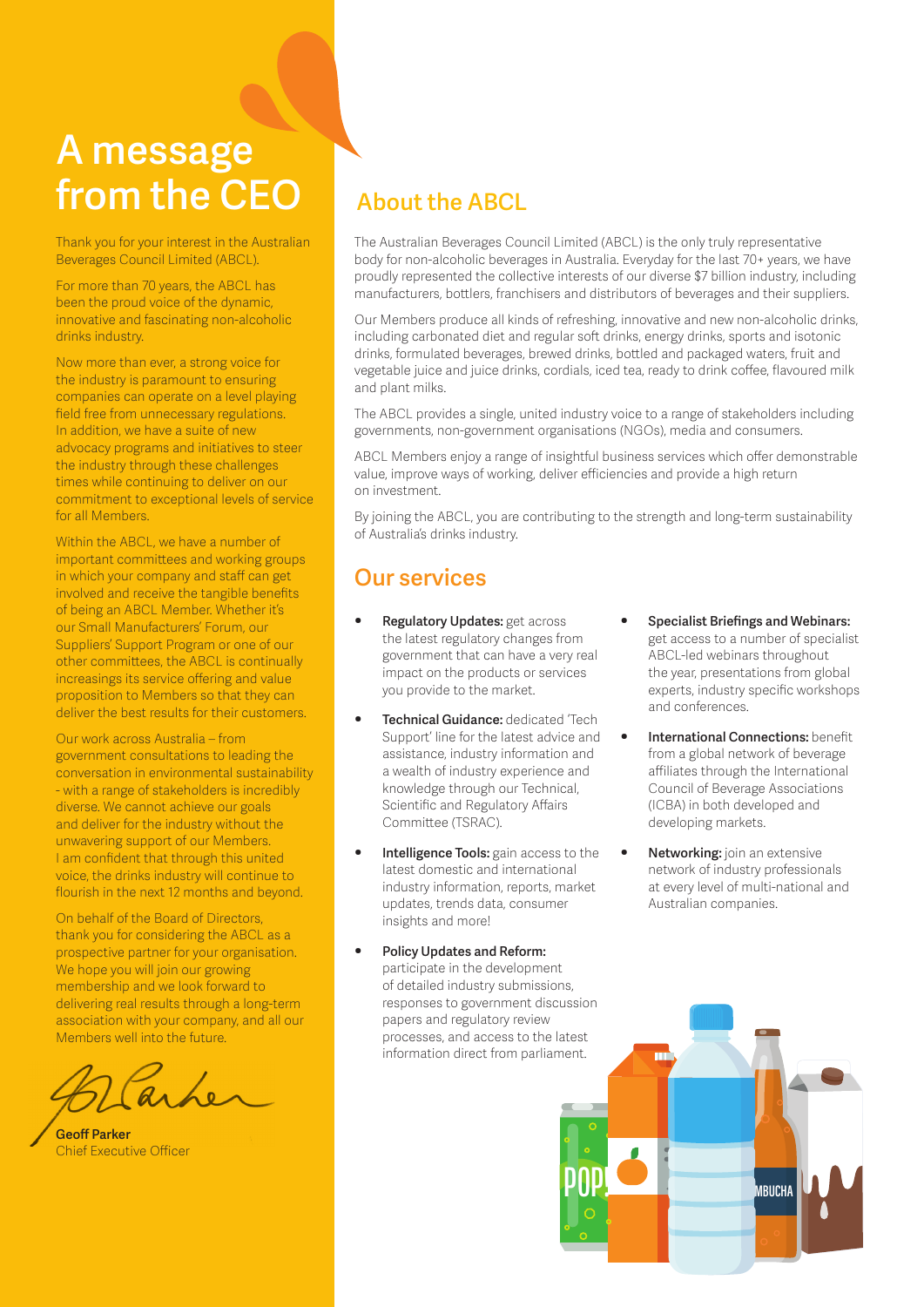

# **Our priorities**

The ABCL is proudly committed to an evolving non-alcoholic drinks industry which offers freedom of choice on every drinking occasion. To achieve this, the Board of the ABCL has identified five strategic priority action areas:



**Support people to better understand their drink choices**



**Provide smarter stewardship of the planet's resources**



**Deliver on our promises to Australians**



**Better collaborate with key partners to make a difference**



**Extend our presence for greater influence**

# **Our operations**

The ABCL is administered by an elected Board of Directors. The structure of the Board reflects the diverse membership of the ABCL and comprises representatives from small, medium and large companies.

The ABCL is a not-for-profit company limited by guarantee, and is governed by a constitution that complies with the provisions of the Corporations Act. The ABCL maintains full compliance with all relevant state and federal legislation at all times.

### **Our forums**

#### **Australasian Bottled Water Institute (ABWI)**

ABWI represents the unique interests of the nation's world-class water bottlers. It also manages the ABWI Model Code, a best practice self-regulatory framework and accreditation process on quality, safety and environmental sustainability for water bottlers and source owners.

#### **Beverage Industry Environmental Committee (BIEC)**

BIEC provides responsive and agile leadership on environmental sustainability matters of the drinks industry, and is a forum to discuss product stewardship, responses to government submissions, partnerships with NGOs and water source sustainability and tackling post-consumer waste. It also has two working groups – the Water Working Group and the Packaging Working Group – which jointly address specific industry issues related to their respective group.

### **Technical, Scientific & Regulatory Affairs Committee (TSRAC)**

TSRAC leads the conversation on technical matters and is comprised of industry experts from Member companies. The committee provides high-level technical advice and guidance on industry issues including technical and regulatory submissions and research.

### **Public Affairs Committee (PAC)**

PAC directs the ABCL's public affairs agenda including strategic guidance on issues management, crisis communications, government relations and health stakeholder communications.

### **Juice Australia Committee (JAC)**

JAC is actively involved in driving the health and regulatory affairs agenda on behalf of the nation's fruit and vegetable juice manufacturers.

#### **Working groups**

From time-to-time, small working groups are formed to cover individual issues or projects that are best handled in smaller settings.

#### **Small Manufacturers' Forum**

In recognition of the unique contribution to the industry made by small manufacturers, this forum provides a platform covering issues including availability and supply of cost-effective ingredients and packaging inputs, labelling compliance, WH&S regulations and much more!

#### **Suppliers' Support Program**

Our Associate Members provide a vast array of goods and services to the industry, including ingredients, flavours, sweeteners, packaging materials, plant and machinery and supply chain support services, among others. Suppliers provide a unique perspective, including new product ideas and service offerings. The Suppliers' Support Program offers a forum for Associate Members to engage with bottlers and distributors.